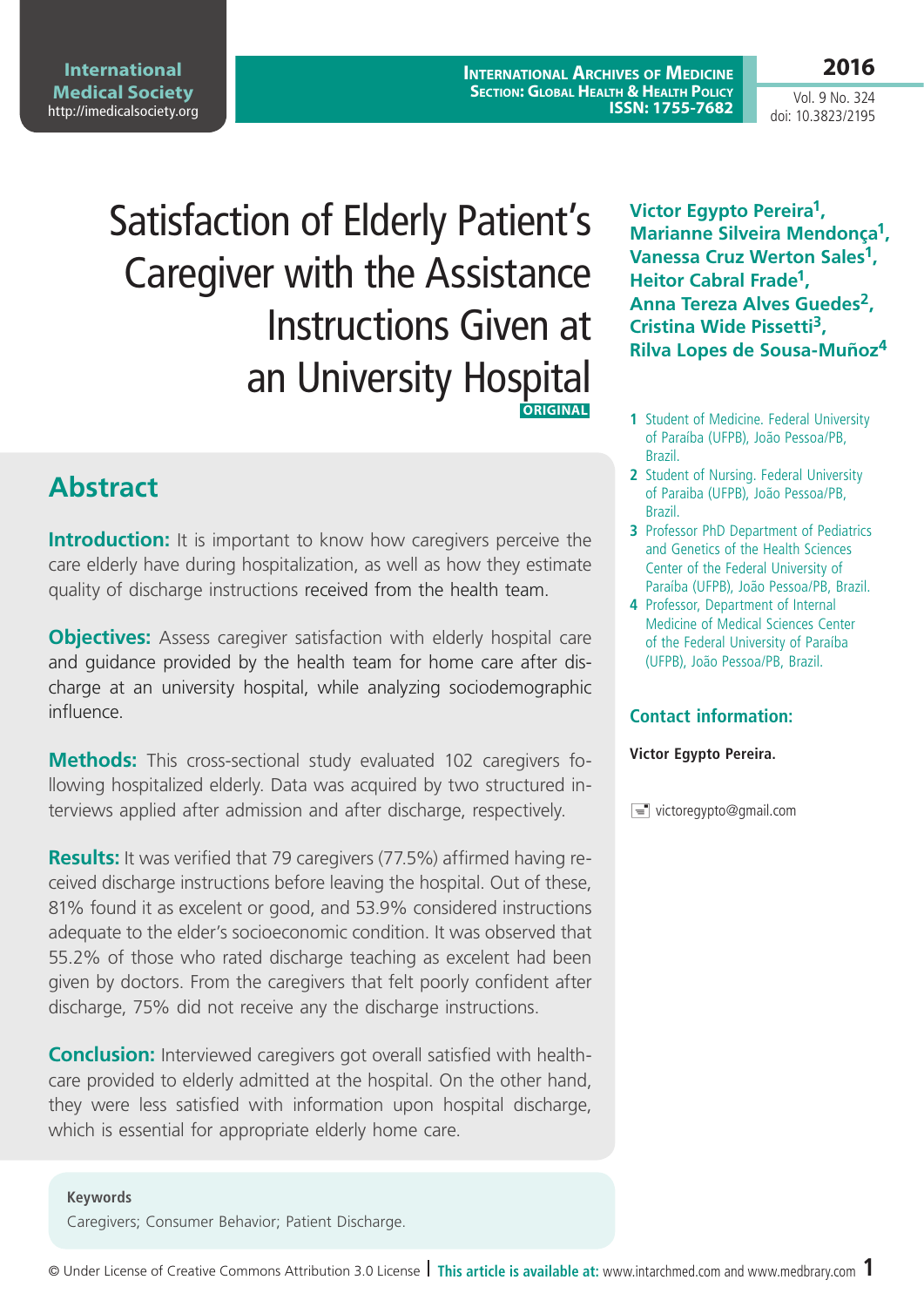**International Archives of Medicine Section: Global Health & Health Policy ISSN: 1755-7682**

**2016** Vol. 9 No. 324 doi: 10.3823/2195

## **Introduction**

The elders use the hospital services in a more intense way than the others age groups, involving more costs, longer treatments and slower recovery [1]. The hospital discharge represents the transference of the care of the elderly patient from the hospital to the other health contexts or to their own homes [2], expecting from their families, or caregivers, the duty of the continuity of the care [3]. The hospital's assistance team must also be concerned in preparing the caregiver so that the process of returning home occurs in a physical, psychological and social independence conditions for the elderly [4]. The offered assistence to the elder in the hospital environment can generate dependences that difficult the home returning. So the hospital discharge can bring to the patients, above all, the elders, as to their families, ambiguous feelings, as the satisfaction as the fear, satisfaction for the recory and returning home and fear, for feeling insecure without the medical presence and nursing [5]. In this context the caregiver, the responsible person for the home assistance to the debilitated patients, is in general part of the household, assumes this work without being prepared for [6].

When the main responsible for the attention to the elderly patient is part of his family is named informal caregiver [7]. This is one of the main agents in the treatment of dependent elder, but has received little attention from health professionals working in the hospital sector, in order to better enable to continue the assistance. [4]. The caregivers more involved in the planing of the hospital discharge have more satisfaction and acceptance in their work [8]. So it's important to know how the caregivers evaluate the attendence that the elders receive during the time in the hospital, therefore to estimate the quality of the received information from the health team to the aftercare discharge time. The Ministerio da Saúde (Health Ministry) encourages the conduction of researches about the opinion of caregivers in internment times [9].

This study objective is to evaluate the satisfaction of the caregiver with the elderly attendance during the internment and guidance provided by the health team for home care after discharge in a university hospital, therefore the association of these variables with sociodemographic datas.

# **Methods**

It was performed a cross-sectional study involving 102 elderly caregivers interned in the Medical Clinic of University Hospital Lauro Wanderley (HULW) between September and March 2015. The hospital HULW is a teaching hospital where doctors, professor and other health professionals work along with medical students as residents. As part of the Sistema Único de Saúde, SUS, the National Health Care Program, the mission of the Medical Clinic is to fulfil the secondary and tertiary care and attention of patients above 18 years old without delimitation of cover area.

The data collection consisted in performing direct interviews with the elderly carergivers during the internment of them and after their hospital discharge. In the interviews were used semi prepared forms elaborated by the authors and tested earlier in a pilot study. The items of the form were applied orally and at the time as the caregiver answered, the interviewers (medical students) filled them in writing. The questions concerned to the post discharge period of the patient were carried out by phone calls to caregiver previously interviwed after 15 days of the patient discharge. In case when any of the elders had more than one caregiver during the hospitalization, the interviews were conducted with those that stayed more time in contact with the elder. Were excluded from the study the caregivers that didn't answered all the items the data collect of the form and those ones that was not possible to get contact by the phone with the researchers in a period of time of 15 days after the elderly discharge.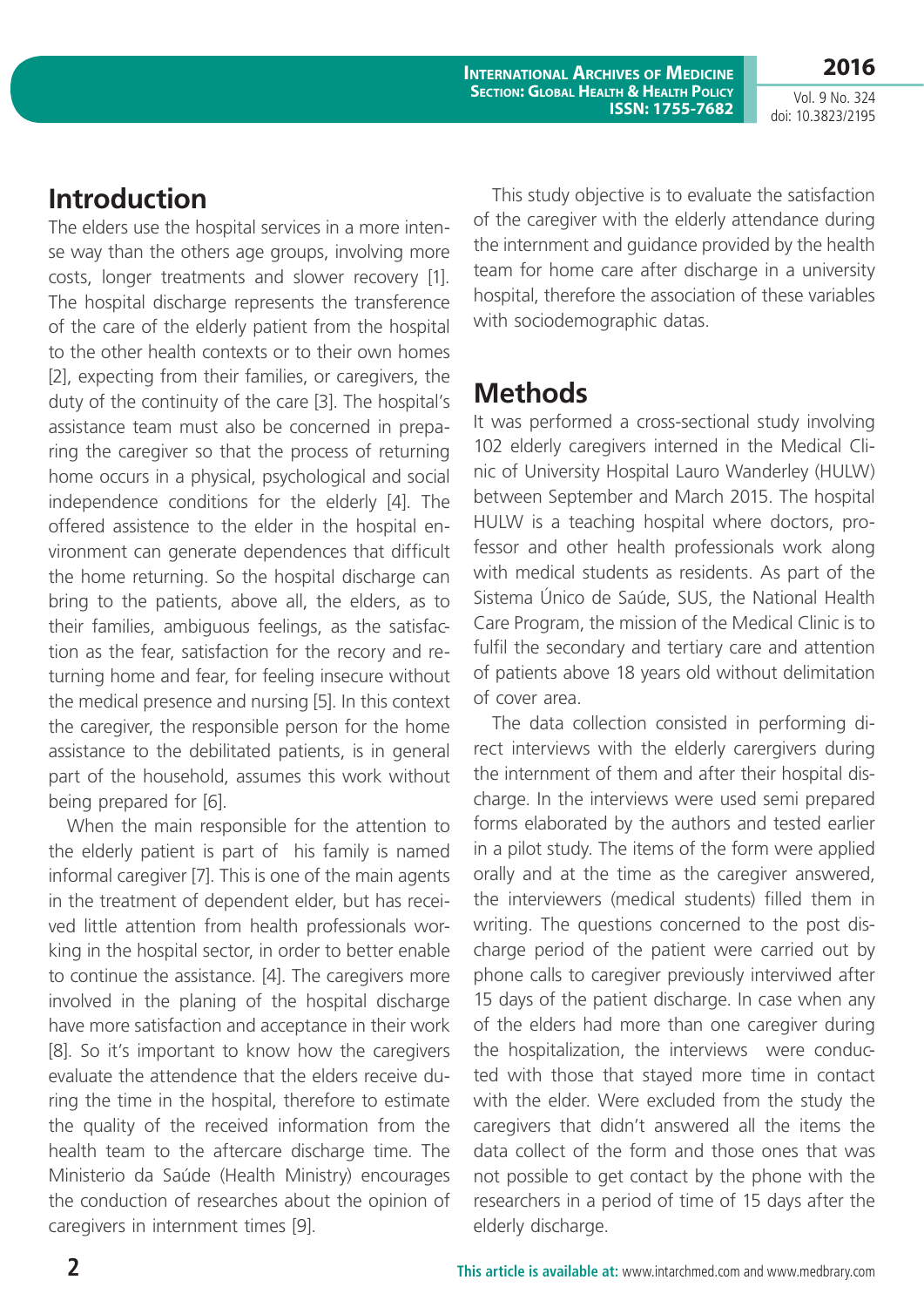**2016**

Vol. 9 No. 324 doi: 10.3823/2195

The collect data instruments were, (1) clinical demographic forms with directed questions to the participants identification and the demographic data registration of the caregiver (provenience, gender, age, relationship, marital status, schooling and occupation situation), (2) forms with questions related to the caregiver satisfaction with the initial attendence of the elder, e (3) forms with questions related to the caregiver satisfaction with guidance provided by the health team for the discharge period of time.

It was prepared an electronic plan to store the data by the Excel program and posteriorly imported from a statistician program "STATISCAL PACKAGE FOR SOCIAL SCIENCES" (SPSS) version 20.0. In the descritive statistician, were determined the relative and absolute frequencies of the qualitative variable and average and diversion patterns of the quantitative variable. In inferential statistician were used the tests Qui.square, exact test of Fisher and Correlation Linear of Spearman. The significance level to all the inferential procedures was 5%.

The Project was approved by the Comite de Ética em Pesquisa (CEP) Committee of Ethics in Research of University Hospital Lauro Wanderley (HULW) from UFPB, under CAAE n031033914.4.0000.5183. All the patients that agreed in participate of the research signed the Consent Free and Cleared Term. The ethical aspects are based in 466.2012 about the research involving human beings.

#### **Results**

The age of 102 caregivers participants of the research ranged between 18 to 68 years old, with average of 38.5  $(\pm 12.2)$  years, 84.3% were female. The majority of the individuals of the sample (61- 59.8%) were married. Eighty six (84.3%) presented some relationship with the elder, 43 (42.2%) had the complete gramar school and 81 (79.4%) had any kind of income **(Table 1)**.

According to the satisfaction on the initial attending 83 (81.4%) of the interviwers easily found the sector of the first attending inside the HULW and 19 (18.6%) referred the reverse. Saying about the reception 97.1% considered welcome and the ap-

**Table 1.** Socio demographic characteristics of the elderly caregivers interned in infirmaries of Medical Clinic of the University Hospital Lauro Wanderley between September 2014 and March 2015 (n=102).

| <b>Variables</b>             | <b>Frequencies</b> |                |
|------------------------------|--------------------|----------------|
|                              | N                  | $\frac{1}{2}$  |
| Gender                       |                    |                |
| Male                         | 16                 | 15.7           |
| Female                       | 86                 | 84.3           |
| Age (years)                  |                    |                |
| 18-29                        | 26                 | 25.5           |
| 30-39                        | 30                 | 29.4           |
| $40 - 49$                    | 22                 | 21.6           |
| > 50                         | 24                 | 23.5           |
| <b>Marital Status</b>        |                    |                |
| Married                      | 63                 | 61.8           |
| Divorced                     | 13                 | 12.7           |
| Widowed                      | $\overline{2}$     | $\overline{2}$ |
| Single                       | 24                 | 23.5           |
| Degree of Kinship            |                    |                |
| First degree                 | 60                 | 58.8           |
| Second degree                | 26                 | 25.5           |
| No degree of kinship         | 16                 | 15.7           |
| Schooling                    |                    |                |
| <b>Illiterate</b>            | 3                  | 2.9            |
| Incomplete primary education | 12                 | 11.8           |
| Complete primary education   | 26                 | 25.5           |
| Incomplete High School       | 16                 | 15.7           |
| Complete High School         | 43                 | 42.2           |
| Schooling                    |                    |                |
| Student                      | 10                 | 9.8            |
| Retired                      | $\overline{3}$     | 2.9            |
| Autonomous                   | 29                 | 28.4           |
| Salaried                     | 49                 | 48             |
| Unemployed                   | 11                 | 10.8           |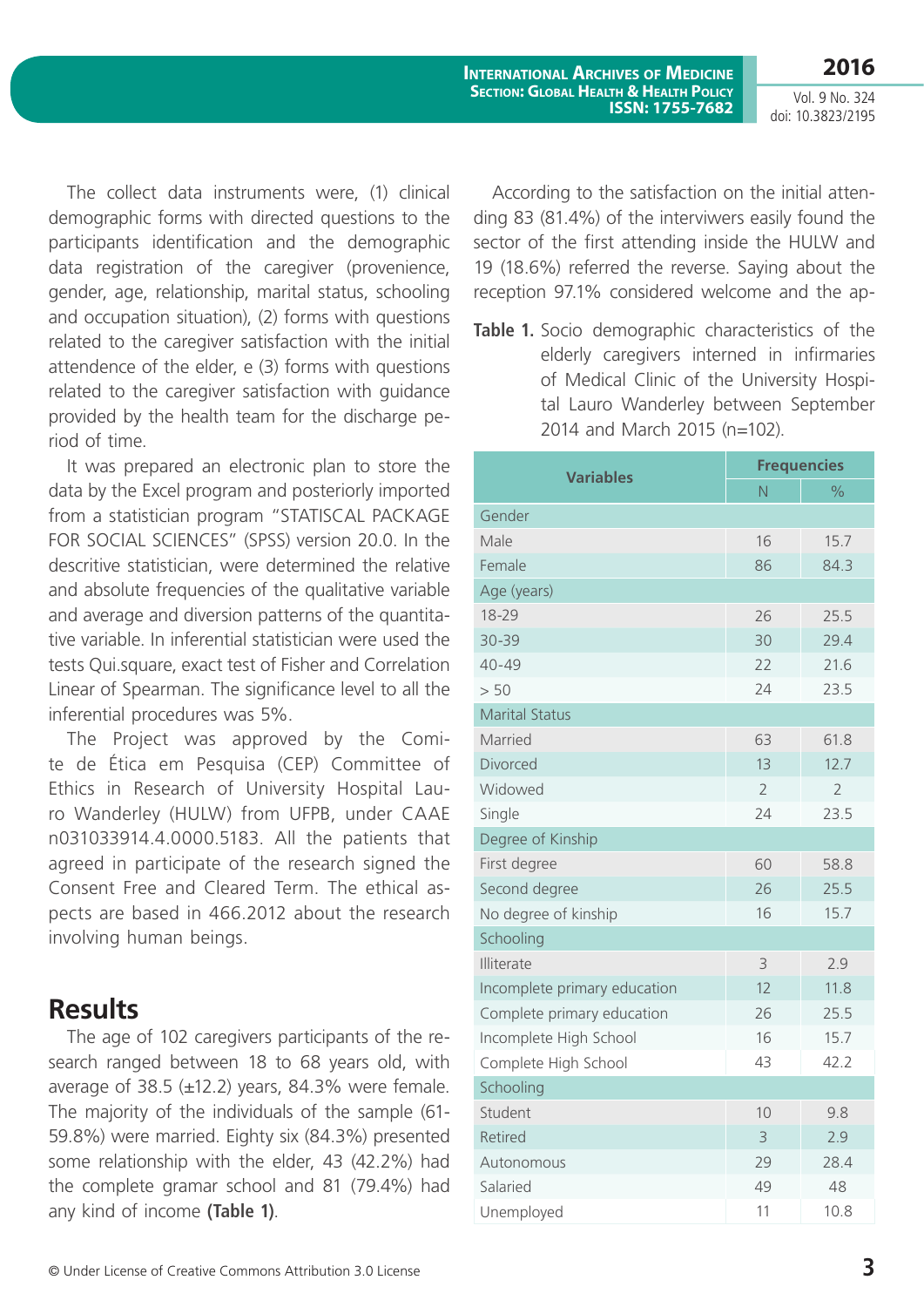**2016**

Vol. 9 No. 324 doi: 10.3823/2195

**Table 2.** Responsible professional for quidance provided to the caregivers to the elderly discharge period of time in infirmaries of Medical Clinic Lauro Wanderley Teaching Hospital between September and March 2015 (n=79).

| <b>Professional</b>       | <b>Frequencies</b> |      |
|---------------------------|--------------------|------|
|                           | N                  | $\%$ |
| Doctor                    | 42                 | 53.2 |
| <b>Nurse</b>              | 12                 | 15.2 |
| Doctor and nurse          | 17                 | 21.5 |
| Other Professional        | 4                  | 5    |
| Professional Unidentified |                    | ц    |

**Table 3.** Relation between the confidence of the caregivers to carry out the cares after post discharge and the professional that repassed the cares.

| <b>Variables</b>          | <b>Frequencies</b> |               |
|---------------------------|--------------------|---------------|
|                           | N                  | $\frac{0}{0}$ |
| <b>Highly Confident</b>   |                    |               |
| Doctor                    | 58                 | 57.1          |
| <b>Nurse</b>              | 17                 | 17.1          |
| Doctor and nurse          | 15                 | 14.3          |
| Other Professional        |                    |               |
| Professional Unidentified | 9                  | 8.6           |
| Not received guidance     | 3                  | 2.9           |
| Confident                 |                    |               |
| Doctor                    | 42                 | 40            |
| <b>Nurse</b>              | $\mathcal{Q}$      | 9.1           |
| Doctor and nurse          | 22                 | 21.8          |
| Other Professional        | $\Delta$           | 3.7           |
| Professional Unidentified | $\overline{2}$     | 1.8           |
| Not received guidance     | 22                 | 23.6          |
| Poorly Confident          |                    |               |
| Doctor                    |                    |               |
| <b>Nurse</b>              | 9                  | 8.5           |
| Doctor and nurse          |                    |               |
| Other Professional        | 17                 | 16.5          |
| Professional Unidentified |                    |               |
| Not received guidance     | 76                 | 75            |

proach was satisfactory. The waiting time to get the first attending in HULW was till one day to 24 (23.5%) of the caregivers, till a week to 42 (41.2%), more than a week to 29 (28.4%) and more than a month to 7 (6.9%).

Saying about the time interval between the initial attending and the internment, it was observed that 5.9% were interned in less than 30 minutes, 48% in an hour, 35.3% in more than one hour and 10.8% after 3 hours.

It was checked that 79 (77.5%) affirmed to receive from the health team orientations for the treatment continuity in post discharge period of time. Among the caregivers that received orientations from the team, 29 (36.7%) consider them excelente ones, 34 (44.3%) as good, 12 (15.2%) as regular and 3 (3.8%) as bad one.

Among the 79 answeres that received information for the care continuity, related the conditions of accomplishment of this care to the elder after the discharge, 55 declared that the orientations were adequated to the socioeconomic conditions of the family and 24 disagred.

The orientation received report after discharge was diferente according to the gender  $(x^2= 1.09)$ ,  $p=0.29$ ).

According to the responsible professional for giving the discharge orientations, it was observed more participation by the doctor **(Table 2)**.

When answered about the satisfaction of the received orientations for the continuity of the treatment after discharge, it was observed 55.2% of those that classified the received orientations as "excelent" had been oriented by the team doctors. From those that classified as "regular", 33.3% had received informations by the nursing team.

According to the confidence in fulfilment the basic cares with the elder in the post discharge period time, it was observed that 57.1% from those who answered "highly confident" were instructed only by doctors. From those who answered "poorly confident", 75% had not received orientation for caring post discharge **(Table 3)**.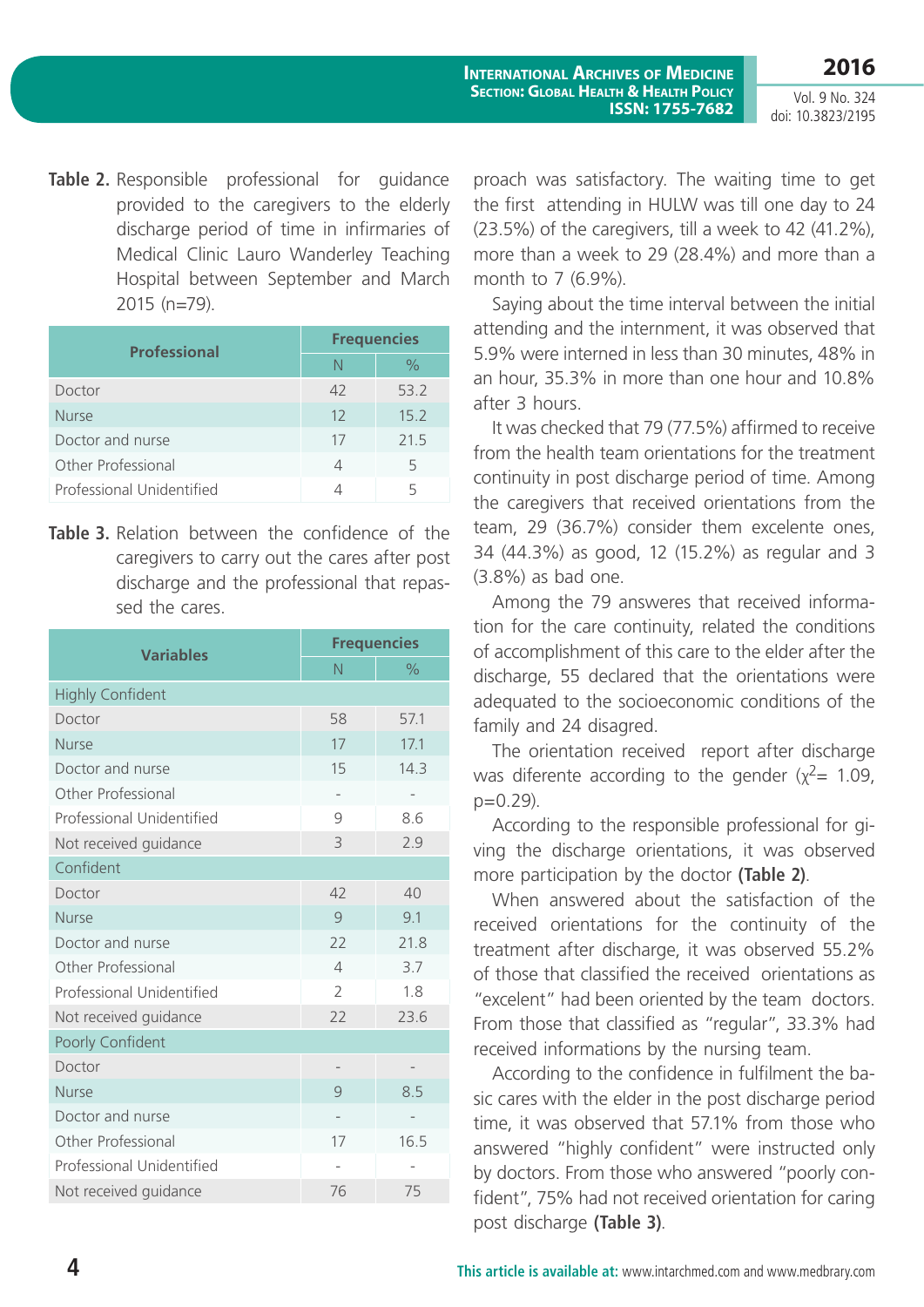**International Archives of Medicine Section: Global Health & Health Policy ISSN: 1755-7682**

Vol. 9 No. 324 doi: 10.3823/2195

**2016**

The caregiver confidence to execute the cares with the elder after the discharge did not show difference between the genders  $(x^2=2.55, p=0.28)$ , but was significantly distinct according to the patient origin  $(x^2=20.25, p<0.001)$ . Caregivers coming from João Pessoa(PB) feel more assured than the others in Paraíba state.

Concerning to the time to the discharge time, 5 (4.9%) returned home in till one day, 25 (24.5%) in 3 days, 37 (36.3%) in a week and 35 (34.3%) after this time.

It was observed that among the 79 caregivers that received informations related to the elderly home care at the discharge time, 28 (35.4%) stil have doubts about this theme.

## **Discussion**

The women predominancy in this role confirms the literature data about caregivers [10, 11]. In a study performed in Colombia involving dependents elderly caregivers, it was showed that the majority was female (91%), with mediun age 49.4 years old. The predominant relationship the cared elder was the daughter (57%) [12], similar characteristics found in this study. In another study accomplished [13] involving 115 elderly caregivers, it was observed that the majority was the women (87.5%), similiar results found in another group [14], conducted with 101 elderly caregivers. Revising the literature about the elderly caregivers characteristics it was identified that they were represented predominantly by women with about 50 years old [15]. Besides that, the biggest longevity of the women makes that the men been cared by their wives, while the women had been cared by their daughters. This predominancy of caregivers of the female gender shows that the society through its culture imputes to the women the caregiver role, been her the spouse, the daughter or the elderly grandchildren.

The marital status of the caregivers differed from those ones found in another work [11], where the biggest part was single. In this sense, in the present studied sample, it's possible to supose that a familiar hospitalization tends to provoke instability in the Family organization, because the involved members, generally are married, keep dedicating time that could be given to the spouse and children companionship to follow the internment familiar process, what can generates intrafamiliar tension [16]. In this adaptation process to this new situation, the caregiver has to administrate her time between the personal cares, activities with the nuclear, with the house organization, dedication with children and husband, and those ones to the hospitalized familiar. It demands that the follow familiar develop the time organization hability to conciliate all these activities [17].

The schooling of the caregivers of the present study was similar to the other found in another ones performed in Brazil [4, 13]. Emphasizes the shooling importance, interfering direct or indirectly on the cares to the elders. There is a fall in the quality service, when the caregiver has a low level schooling, because this one needs to follow diets, medical prescriptions and manipulate medicaments (read medical prescriptions, understand the dose and administration and the others), actions that can be difficulted for the low level of schooling [18]. The fact of the most than half of the sample has income, nevertheless, opposes the conjecture that the integral care to the sick elder difficults or prevents him-her to get a paid job [19]. These caregivers in general women, have to deal with several responsibilities and stress sources, and generally did not get familiar or governamental help [20]. The age average of the participants, a little smaller than others found in another Jobs [14], indicating that was in a social productive age.

In general the participants showed satisfaction with the received informations, demonstrating that the receiving informations were according with the expected to the answers. Nevertheless, opposing more than one third of them affirmed that still have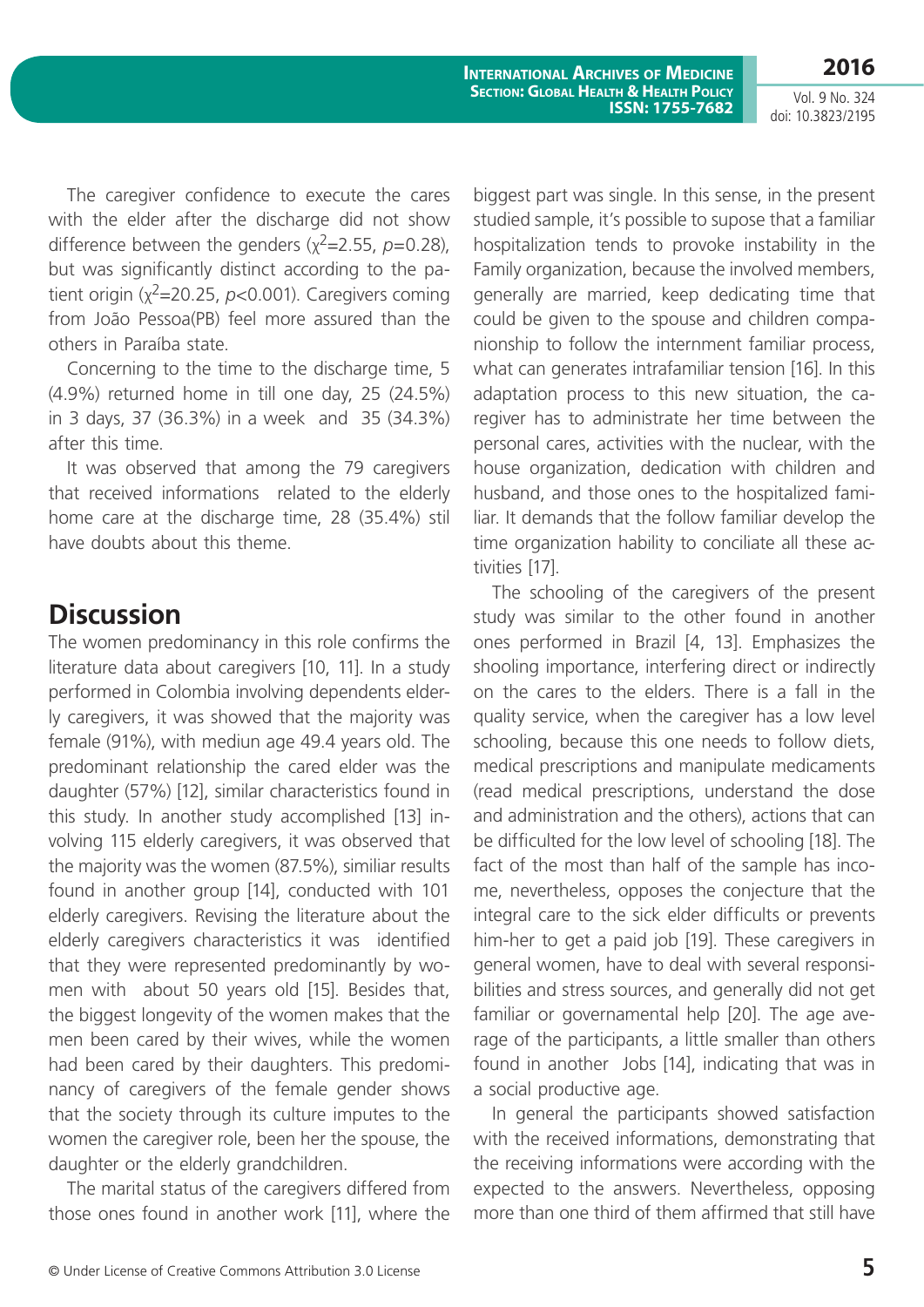Vol. 9 No. 324 doi: 10.3823/2195

**2016**

doubts about to be given to elders. These results were similar to a brazilian study to evaluate the satisfaction of elders and caregivers groups with the discharge plan, the participants affirmed to be in conditions in continuing the cares [21]. In the referred study, was not also observed the correlaction between the observed satisfaction with sex, schooling and home place.

In a conducted study with 43 caregivers, 83.72% related had received orientations to the hospital discharge, similar result found in our research [22]. Tried to understand the perception of the sick people and the caregivers relatively with the received information and their utilization after internment, observing that 70% of the caregivers were informed about health problems of the sick people after be released [23].

According to the necessary time to get attendance in HULW, 64.7% got in a week and only 6.9% in more than a month. In a study fulfilled in a Hospital de Base no Distrito Federal (Base Hospital in Federal District), verified that the waiting time to the patient attendance in HBDF was over than two months in 91.8% of the users still had not been attended even after 12 months [24].

The results showed that the biggest part of the sample referred that the received orientations were adequated, what diverges what was observed in other study [25], in which the caregivers classified the plan quality of high as low, attesting that in the majority of times of the Family necessities are not known at the moment of the patient discharge. Possibly the hospital discharge of many elders is done before the Family feels ready for the continuity of the necessary treatment for his or her better conditions of improvement.

The results of the study shows a great vinculation in the doctor figure for more orientations in the home care, as a attest in a study that tried to know the discharge process in a central hospital in São Paulo interior, where the biggest part of the caregivers (81.4%) answered that the orientation to the hospital discharge were carried out by doctors, being in a group with others professionals or not [22].

Noticed also that there was insuficient inclusion and develop from nursing team in caregiver preparing process in helping his-her patient. In spite of being developed some efforts in matters of improving the preparation of nursing discharge, much more can be accomplished to improve the knowledge and habilities of the sick people in relation to their health and sickness seeing the return home [26]. Many of the times the discharge began late, centered in medical prescriptions delivery, desconsidering another essencial aspects to the management and health condition maintance, such as: nutrition, physical cares, lifestyle and others. Is need to detach, even more, the medular importance of the health team, especially the nursing, has a wide optic, realizing its action to beyond the patient, including the caregiver and the family in his-her plan and care system, having more effective participation and trying to be objective and clear, because his or her improving potential and the contributions resulting from this can be elevated.

In matters of orientation about nutrition of the elder in post discharge 42.2% did not receive this kind of information, worrying data seeing that the patients in recuperation must have a balanced diet and rich one in nutrientes to have a perfect recuperation.

Concerning to the time to carry out the discharge, about 70% did not show hability in the discharge process, taking more than three days to be done. Similar datas found in another research [27], on which were analysed 395 consecutive patients handbooks in irfirmaries of Medical Clinic of two teaching public hospitals: Hospital das Clínicas da Universidade de Minas Gerais e Hospital Odilon Behrens. The delay in the hospital discharge ocurred in 60% of the 207 internments of the Clinic Hospital and in 58.0% of 188 internments of the Odilon Behrens Hospital, similar results found in this work.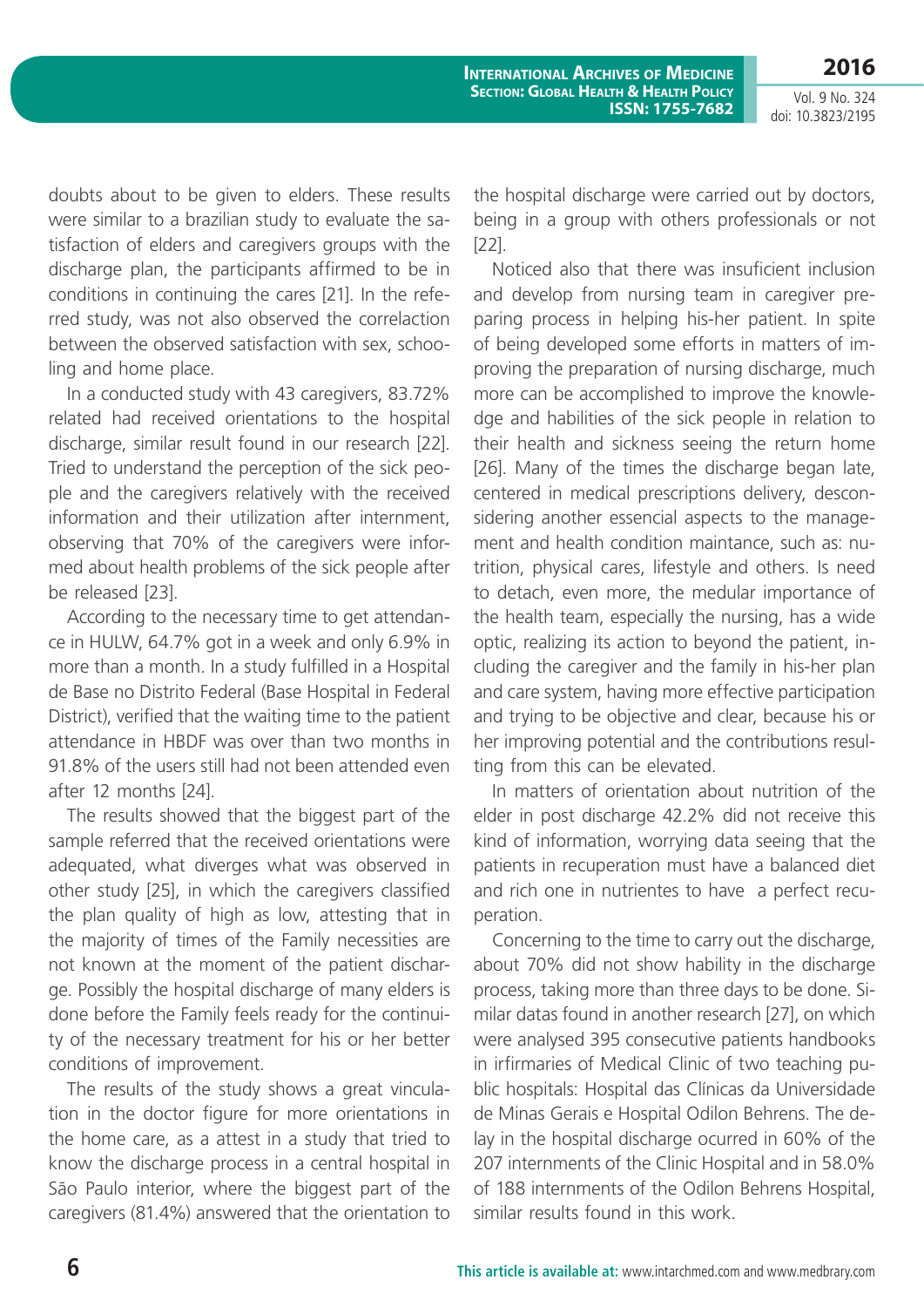**2016**

Vol. 9 No. 324 doi: 10.3823/2195

It was verified that 35.3% kept in doubts in cares to be done in post discharge. Others authors observed that during the orientation of the elder hospital discharge, from the 38 participants caregivers, 11 (28.9%) presented doubts in matter of the prescripted medicaments for using home, mainly when talks about the medicaments names and doses [28]. According to the authors, the participants did not ask enough about the instituted medicament therapy and, when they do, received a reduced number of informations, sometimes incorrect. For them the caregivers must receive the necessary orientations before the previous time for formal hospital leaving, avoiding the accumulation of informations and possibiliting the evaluation of the compreenhesion in matter of the given informations and the clarification of the doubts.

Considering the findings of this study it can confirms the complex nature of the care. Became evident the caregiver reception importance by multidisciplinary team, as that a bigger participation in the post discharge, reverberates in a bigger satisfaction, acceptance of the role and particularly a feeling preparation to take care of the elder.

After all, some analysis must be done, such as: will a care strategy reflect effectively in this citizen care in the hospital and in his or her familiar context? This reflection will be primordial during all this segment, with the objective of pondering that the care does not happen only in infirmaries, not even only carried out by health professionals.

# **Conclusion**

This study revealed that the interviewed caregivers became very satisfied with all the related context to the elderly initial treatment, especially the received assistance on this stage. On the other hand, the satisfaction of the evaluation with the received orientations to the discharge period of time showed that there is so much more can be done to improve in this primordial stage for the continuity of the

care started in hospital atmosphere, finding support with the compared studies.

Thus, an action plan aiming the elder assistance, beyond identifying their necessities, must also evaluate the orientation and skills development as a caregiver. This research contributes to emphazise the importance of the rended informations to the one that will give the sequence to the care of the elderly patient, whereas, the better the instructions are given, the more safe and confident the caregivers will be, and better performed will be the care post hospitalization.

#### **References**

- **1.** Coelho Filho JM. Modelos de serviços hospitalares para casos agudos em idosos. Rev. Saúde Pública 2000; 34:666-71.
- **2.** Razera APR, Braga EM. A importância da comunicação durante o período de recuperação pós-operatória. Rev. Esc. Enferm2011; 45:632-7.
- **3.** Ganzella M, Zago MMF. A alta hospitalar na avaliação de pacientes e cuidadores: uma revisão integrativa da literatura. Acta Paul. Enferm. 2008; 21:351-5.
- **4.** Marin MJS, Angerami ELS. Caracterização de um grupo de idosas hospitalizadas e seus cuidadores visando o cuidado pós alta hospitalar. Rev Esc EnfermUSP 2002; 36:33-41.
- **5.** Marra CC, Carmagnami MIS, Afonso C, Salvador ME. Orientação planejada de enfermagem na alta hospitalar. Acta Paul. Enferm 1989; 2:123-7.
- **6.** Silveira TM, Caldas CP, Carneiro TF. Cuidando de idosos altamente dependentes na comunidade: Um estudo sobre cuidadores familiares principais. Cad. Saúde Pública 2006; 22:1629-38.
- **7.** Silva VR, Stelmake LL. Cuidadores domiciliares: uma demanda para a ação profissional dos assistentes sociais. Serv. Soc. Rev 2012; 14:145-61.
- **8.** Bull MJ, Hansen HE, Gross CR. Differences in family caregiver outcomes by their level of involvement in discharge planning. Appl Nurs Res 2000;13:76-82.
- **9.** Brasil. Ministério da Saúde. Secretaria de Atenção à Saúde. Departamento de Ações Programáticas e Estratégicas. Atenção hospitalar / Ministério da Saúde, Secretaria de Atenção à Saúde, Departamento de Ações Programáticas e Estratégicas. Brasília: Ministério da Saúde, 2011. Available from: [http://bvsms.saude.](http://bvsms.saude.gov.br/bvs/publicacoes/cadernos_humanizasus_atencao_hospitalar.pdf) [gov.br/bvs/publicacoes/cadernos\\_humanizasus\\_atencao\\_](http://bvsms.saude.gov.br/bvs/publicacoes/cadernos_humanizasus_atencao_hospitalar.pdf) [hospitalar.pdf.](http://bvsms.saude.gov.br/bvs/publicacoes/cadernos_humanizasus_atencao_hospitalar.pdf) Acesso em: 03 maio 2016.